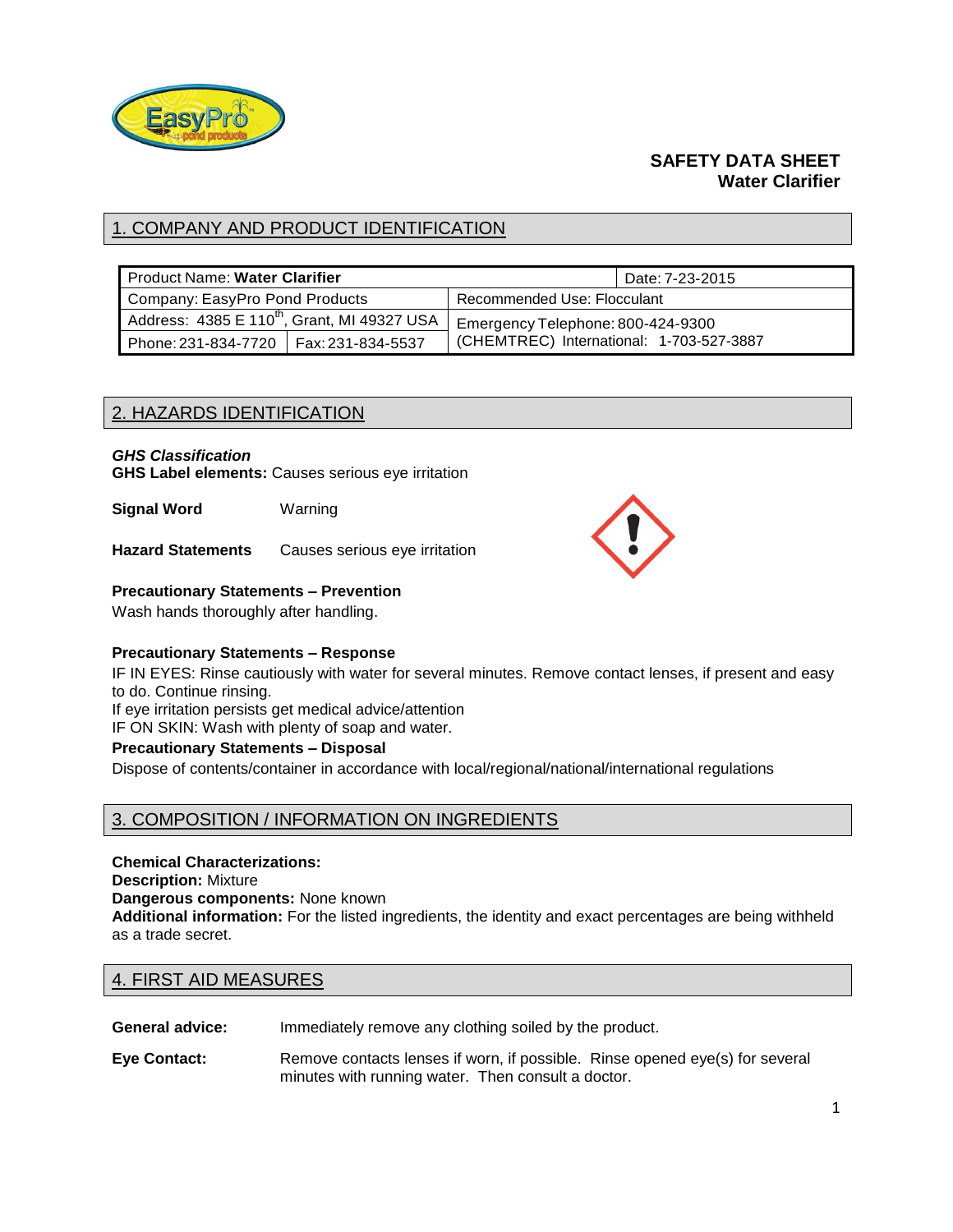**Skin Contact: Immediately rinse with water. If irritation continues, consult a doctor.** 

**Inhalation:** Supply fresh air; consult a doctor in case of complaints.

**Ingestion: Rinse out mouth and then drink plenty of water. Do not induce vomiting;** immediately call for medical help. Never give anything by mouth to an unconscious person.

### 5. FIRE FIGHTING MEASURES

**Suitable Extinguishing Media:** CO2, extinguishing powder or water spray. Fight larger fires with water spray or alcohol resistant foam.

#### **Unsuitable Extinguishing Media:** None.

**Specific Hazards Arising from the Substance or Mixture:** None known.

#### **Protective equipment and precautions for firefighters:**

As in any fire, wear self-contained breathing apparatus, pressure-demand, MSHA/NIOSH (approved or equivalent) and full protective gear.

### 6. ACCIDENTAL RELEASE MEASURES

| <b>Personal precautions:</b>       | Avoid contact with skin and eyes. Wear protective equipment. Ensure<br>adequate ventilation.                                                                                                                                 |
|------------------------------------|------------------------------------------------------------------------------------------------------------------------------------------------------------------------------------------------------------------------------|
| <b>Environmental precautions:</b>  | Do not allow product to enter sewers.                                                                                                                                                                                        |
| Clean up methods:                  | Absorb with liquid-binding material (sand, diatomite, acid binders,<br>universal binders sawdust). Send for recovery or disposal in suitable<br>receptacles. Dispose contaminated material as waste according to Sec.<br>13. |
| <b>Reference to other Section:</b> | Refer to Sec. 7, 8 and 13.                                                                                                                                                                                                   |

### 7. HANDLING AND STORAGE

| Handling: | Use in a well ventilated areas. Open and handle receptacles with care.<br>Avoid splashes or sprays in enclosed areas. Handle in accordance with<br>good industrial hygiene and safety practices. Avoid contact with skin and<br>eyes. Use personal protective equipment as required. |
|-----------|--------------------------------------------------------------------------------------------------------------------------------------------------------------------------------------------------------------------------------------------------------------------------------------|
| Storage:  | Keep container tightly closed. Avoid strong oxidizers. Store in cool, dry<br>conditions.                                                                                                                                                                                             |

# 8. EXPOSURE CONTROLS / PERSONAL PROTECTION

### **Control Parameters**

### **Components with limit values that require monitoring at the workplace:** None known

**Additional information:** The lists that were valid during the creation were used as the basis.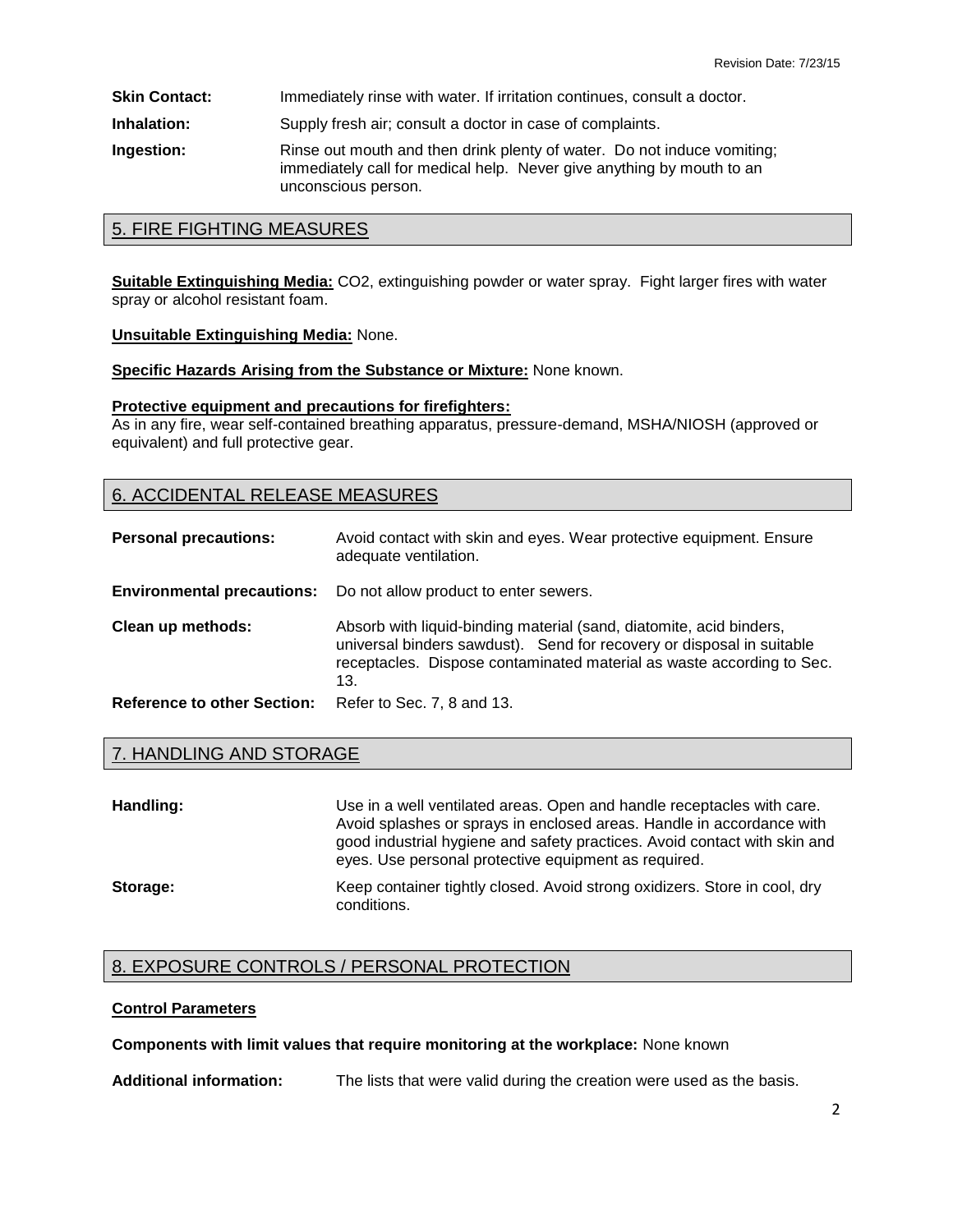# **Exposure Controls:**

# **General protective and hygienic measures:**

|                                  | The usual precautionary measures for handling chemicals should be<br>followed.                                                                                                                                                               |
|----------------------------------|----------------------------------------------------------------------------------------------------------------------------------------------------------------------------------------------------------------------------------------------|
|                                  | Keep away from foodstuff, beverages and feed.<br>Immediately remove all soiled and contaminated clothing.<br>Wash hands before breaks and at the end of work.<br>Avoid contact with the eyes and skin.<br>Use only in well ventilated areas. |
| <b>Engineering Controls:</b>     |                                                                                                                                                                                                                                              |
| <b>Eye/Face Protection:</b>      | None required for consumer use. If splashes are likely to occur, wear<br>safety glasses with side-shields.                                                                                                                                   |
| <b>Skin and Body Protection:</b> | None required for consumer use. Repeated or prolonged contact: Wear<br>protective gloves and protective clothing.                                                                                                                            |
| <b>Respiratory Protection:</b>   | No protective equipment is needed under normal use conditions. If<br>exposure limits are exceeded or irritation is experienced, ventilation and<br>evacuation may be required.                                                               |
| <b>Hygiene Measures:</b>         | Handle in accordance with good industrial hygiene and safety practices.<br>Take off contaminated clothing and wash before re-use.                                                                                                            |

# 9. PHYSICAL AND CHEMICAL PROPERTIES

| <b>Physical State:</b>           | Liquid            |
|----------------------------------|-------------------|
| Appearance:                      | Cloudy            |
| Odor:                            | Slight ammonia    |
| Odor threshold:                  | Not determined    |
| pH:                              | 8.2               |
| <b>Melting/Freezing Point:</b>   | Not determined    |
| <b>Boiling Point:</b>            | Not determined    |
| <b>Flash Point:</b>              | Not determined    |
| <b>Evaporation Rate:</b>         | Not determined    |
| Flammability:                    | Not applicable    |
| <b>Upper/Lower Flammability</b>  |                   |
| Limits:                          | Not determined    |
| <b>Vapor Pressure:</b>           | Not determined    |
| <b>Vapor Density:</b>            | Not determined    |
| <b>Specific Gravity:</b>         | 1.00              |
| <b>Water solubility:</b>         | Complete          |
| Solubility in other solvents:    | No data available |
| <b>Partition coefficient:</b>    |                   |
| n-octanal/water                  | Not determined    |
| <b>Autoignition Temperature:</b> | Not determined    |
| <b>Viscosity:</b>                | Not determined    |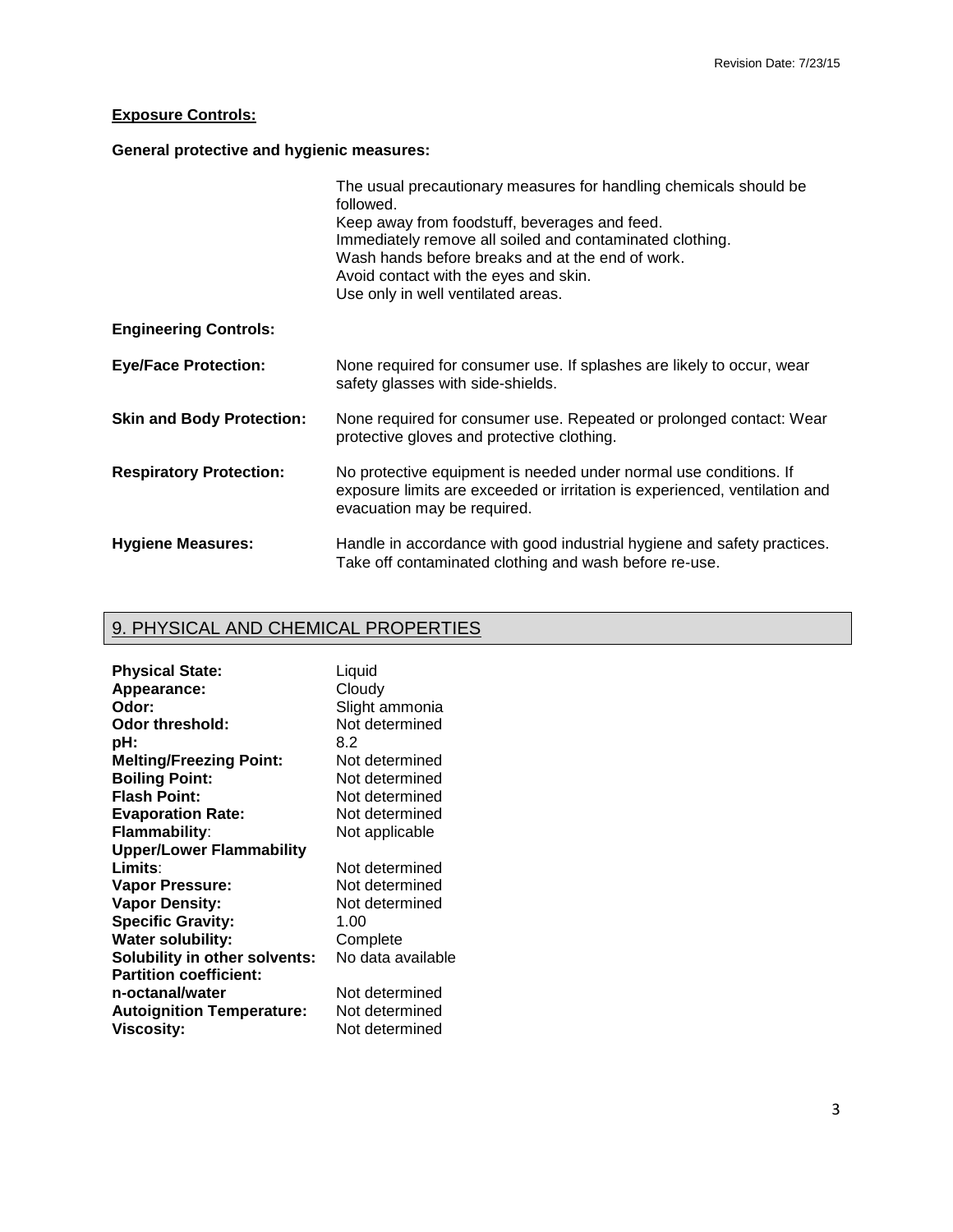# 10. STABILITY AND REACTIVTY

**Reactivity:** No data available.

**Stability: Stable under recommended storage conditions.** 

**Possibility of Hazardous Reactions:** Not determined.

**Conditions to avoid:** None known.

**Incompatibilities:** Strong oxidizers.

**Hazardous decomposition products:** No data available.

### 11. TOXICOLOGICAL INFORMATION

**Acute toxicity:**

**Primary irritant effect**

**LD/LC 50 values that are relevant for classification:**

| <b>Primary irritant effect</b><br>On skin:<br>On eyes: | No skin irritation<br>Causes severe eye irritation |
|--------------------------------------------------------|----------------------------------------------------|
| Sensitization:                                         | No sensitizing effects known                       |
| Sub-acute to chronic toxicity:                         | No further relevant information available          |

**Additional toxicological information:** None known

**Carcinogenic categories**

**NTP (National Toxicology Program):** None of the ingredients is listed **OSHA-Ca (Occupational Safety and Health Administration):** No further relevant information available **Probable routes of exposure:** Skin, eyes, inhalation, and ingestion **Acute effects (acute toxicity, irritation and corrosivity): Repeated Dose Toxicity:** No further relevant information available

# 12. ECOLOGICAL INFORMATION

| <b>Aquatic toxicity:</b><br>Persistence and degradability:<br>Behavior in environmental system: | No further relevant information available<br>No further relevant information available |
|-------------------------------------------------------------------------------------------------|----------------------------------------------------------------------------------------|
| <b>Bio-accumulative potential:</b>                                                              | No further relevant information available                                              |
| Mobility in soil:                                                                               | No further relevant information available                                              |
| Additional ecological information:                                                              | Do not allow undiluted product or large quantities of product to                       |
| <b>General notes:</b>                                                                           | reach water course or sewage systems.                                                  |
| Other adverse effects:                                                                          | No further relevant information available.                                             |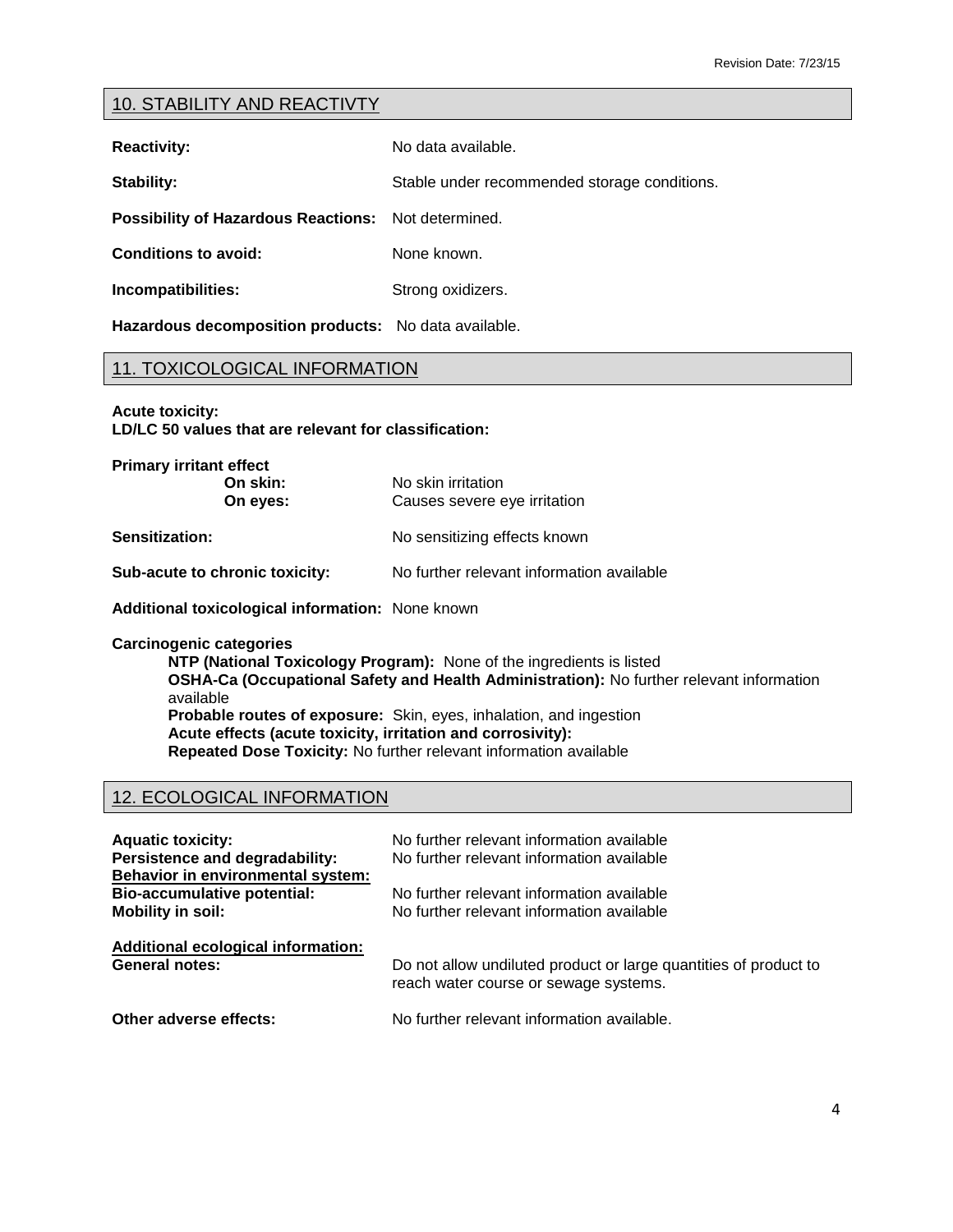# 13. DISPOSAL CONSIDERATIONS

**Disposal Methods:** This material, as supplied, is not a hazardous waste according to Federal Regulations (40 CFR 261). This material could become a hazardous waste if it is mixed with or otherwise comes in contact with a hazardous waste, if chemical additions are made to this material or if the material is processed or otherwise altered. Consult 40 CFR 261 to determine whether the altered material is a hazardous waste. Consult with the appropriate State, Regional or Local regulations for additional requirements.

**Contaminated Packaging:** Dispose of contents/containers in accordance with local regulations.

# 14. TRANSPORTATION INFORMATION

| DOT:                                      | Not regulated |
|-------------------------------------------|---------------|
| <b>Proper shipping name Not regulated</b> |               |
| <b>Hazard Class</b>                       | Not regulated |

| <b>IATA</b> | Not regulated |
|-------------|---------------|
| <b>IMDG</b> | Not regulated |
| <b>ADR</b>  | Not regulated |
| <b>ADN</b>  | Not regulated |

# 15. REGULATORY INFORMATION

#### **International Inventories**

| TSCA | All components are listed.                          |
|------|-----------------------------------------------------|
| DSL  | All components are listed either on the DSL or NDSL |

**TSCA –** United States Toxic Substances Control Act – Section 8(b) Inventory **DSL/NDSL** – Canadian Domestic Substances List/Non-Domestic Substances List

#### **US Federal Regulations**

### **SARA 313**

Section 313 of Title III of the Superfund Amendments and Reauthorization Act of 1986 (SARA). This product does not contain any chemicals which are subject to the reporting requirements of the Act and Title 40 of the Code of Federal Regulations, Part 372.

### **SARA 311/312 Hazard Categories**

| <b>Acute Health Hazard</b>               | Yes |
|------------------------------------------|-----|
| <b>Chronic Health Hazard</b>             | N٥  |
| <b>Fire Hazard</b>                       | N٥  |
| <b>Sudden Release of Pressure Hazard</b> | N∩  |
| <b>Reactive Hazard</b>                   | N٥  |

### **CERCLA**

This material, as supplied, does not contain any substances regulated as hazardous substances under the Comprehensive Environmental Response and Liability Act (CERCLA) (40 CRF 302) or the Superfund Amendments and Reauthorization Act (SARA) (40 CFR 355). There may be specific reporting requirements at the local, regional or State level pertaining to releases of this material.